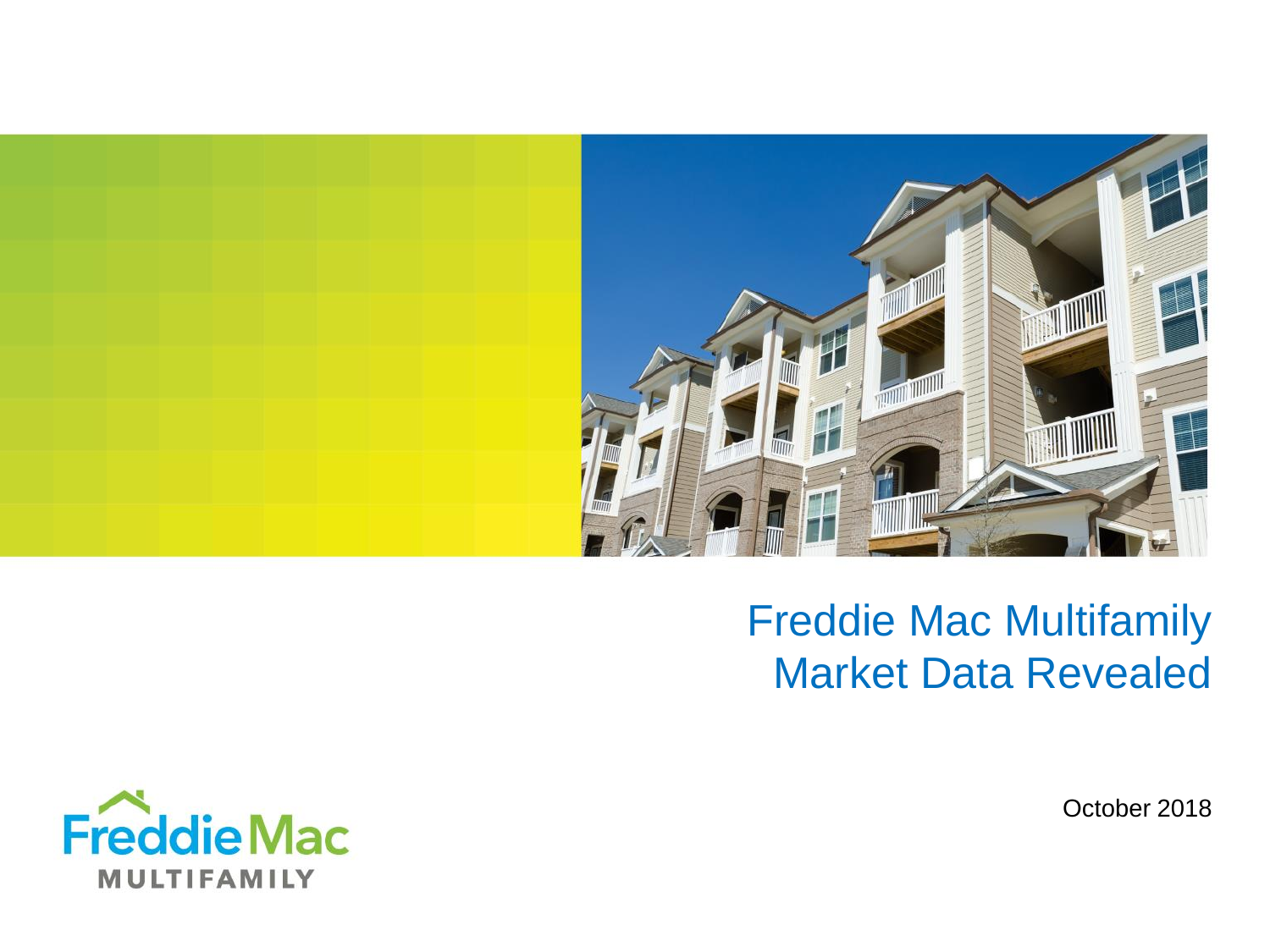### **MF Rental Income Trend**



- **•** Freddie Mac overall rental income is similar to the market trend but with much less volatility
- **Freddie Mac MF portfolio performed well during the recession**



### **FRE Multifamily Rent Income Growth**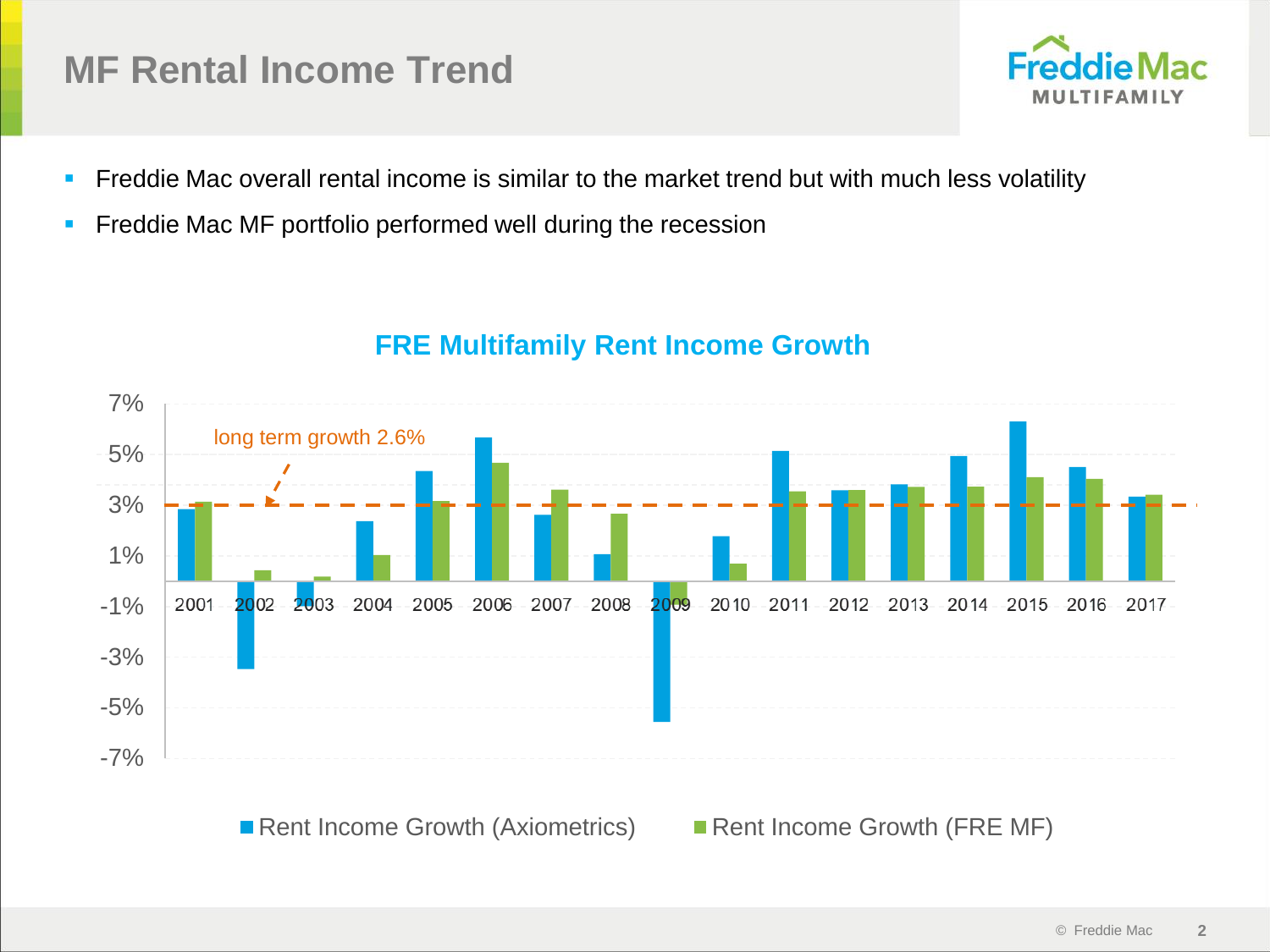### **MF Expense Growth**



- **From 2001 to 2017, MF expenses grew at a rate of 3.6%**
- **The expense-to-rent income ratio declined on average**



#### **FRE Multifamily Expense Growth**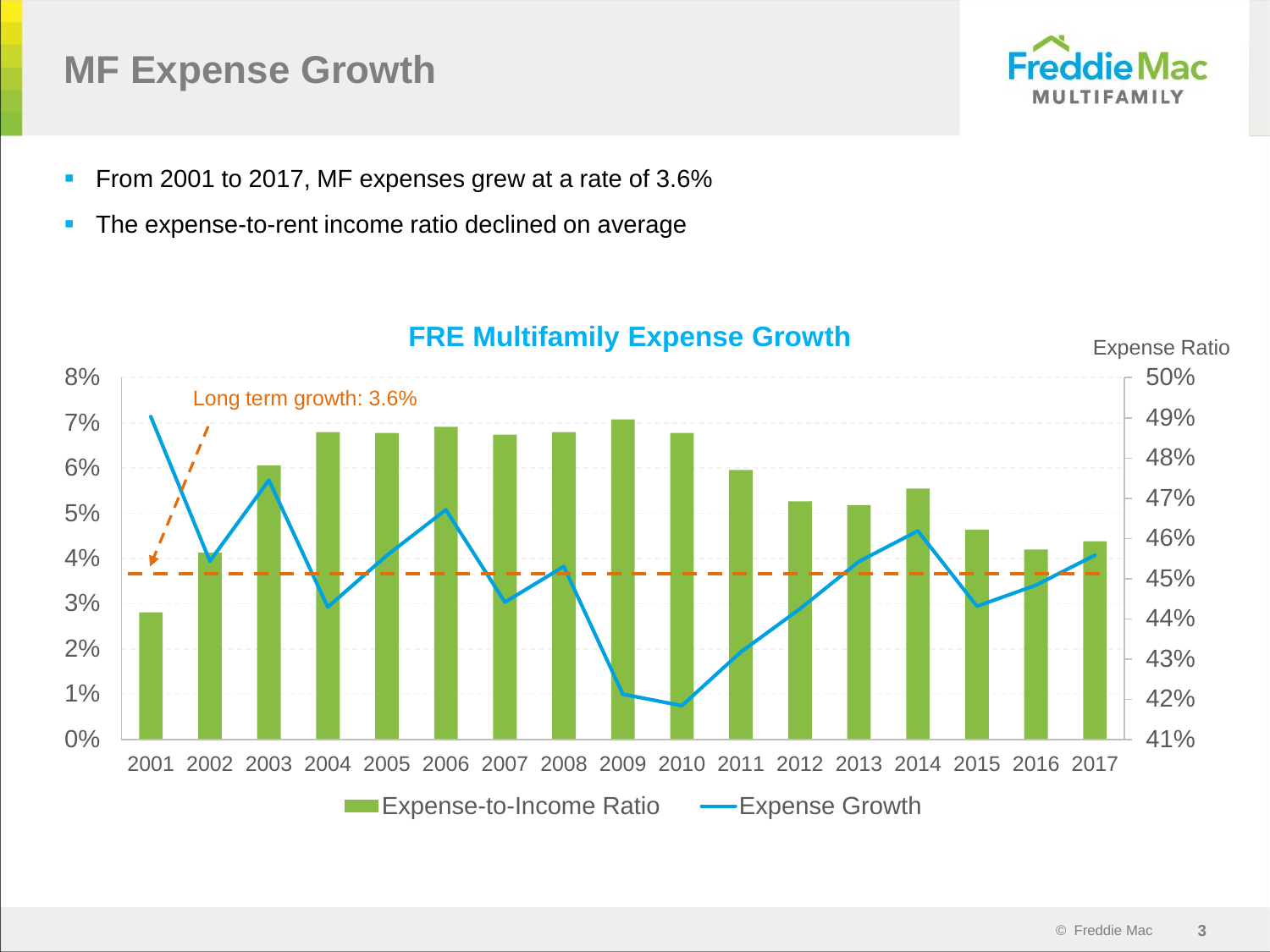### **MF Expense Growth**



- Expense subcomponents trend based on a number of factors
- Real Estate taxes move with property price trends
- Maintenance and repairs move with property income, as some of these expenses are discretionary
- **EXTER** Insurance costs can be driven by major events driving claims



#### **MF Property Expense Growth Rates**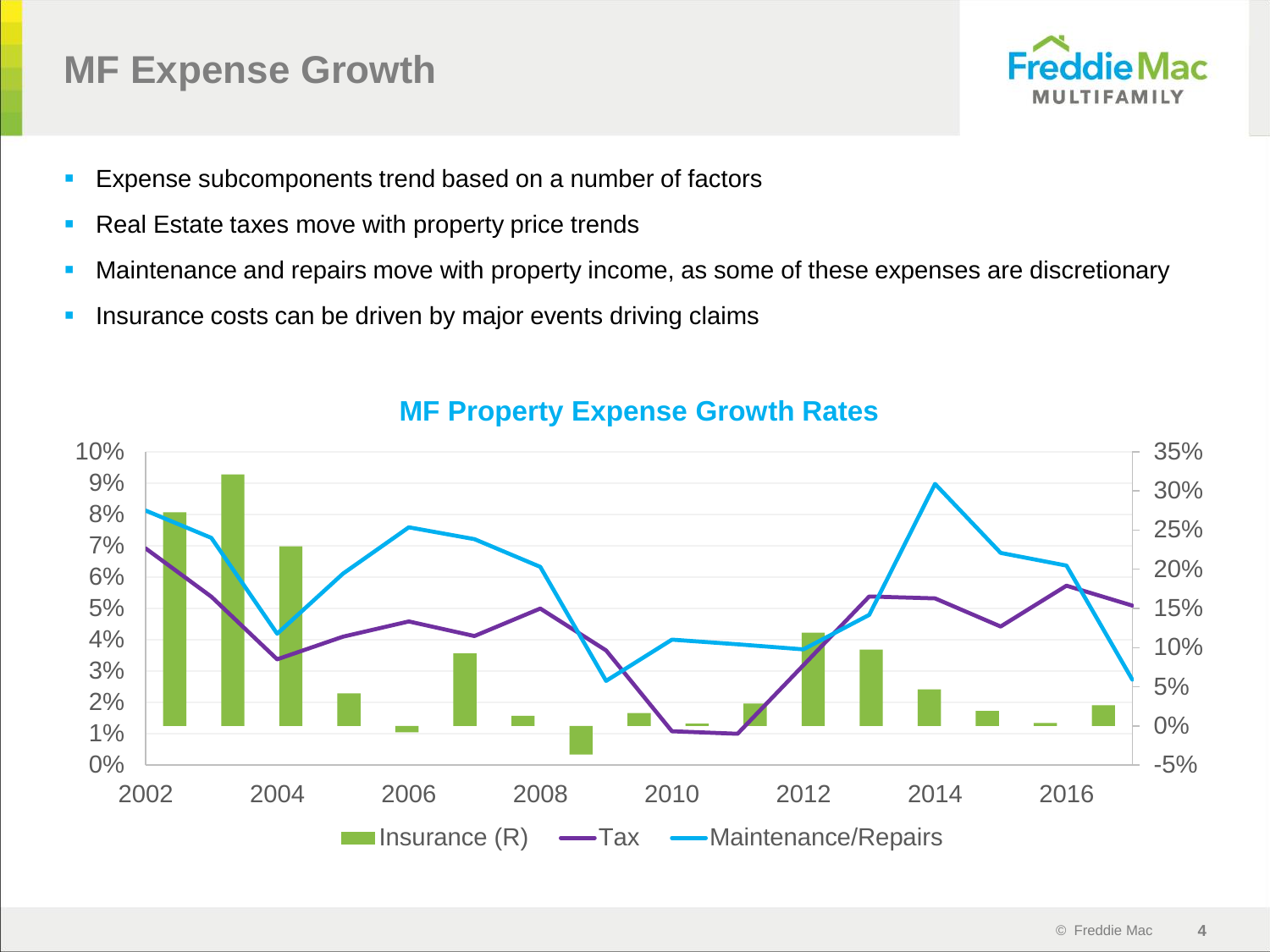## **MF Net Operating Income Growth**

- MF's net operating income (NOI) grew at a healthy rate of 2.7% from 2001 to 2017
- Sale-based (pro-forma) net operating income had a strong pro cyclical pattern but often over-reacted to market conditions (Source: RCA)



#### **Multifamily Net Operating Income (NOI Growth)**

ddie

MULTIFAMILY

 $ac$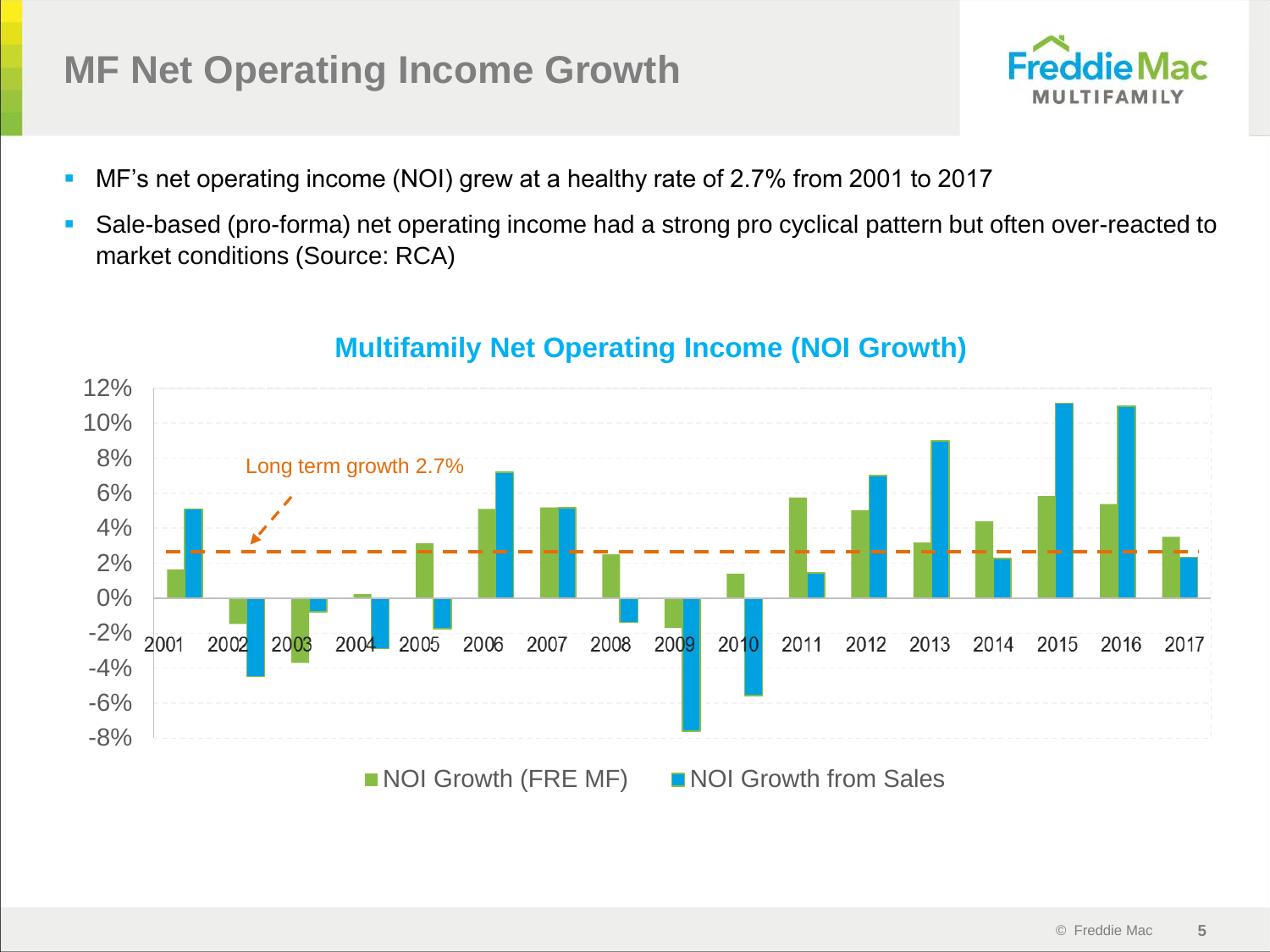## **Long-Term Trends in Top Markets**



■ Over the long term, market-level rents and expenses generally grow between 2 to 4% annually



**Top Market Rent and Expense Growth** (2001-2017)